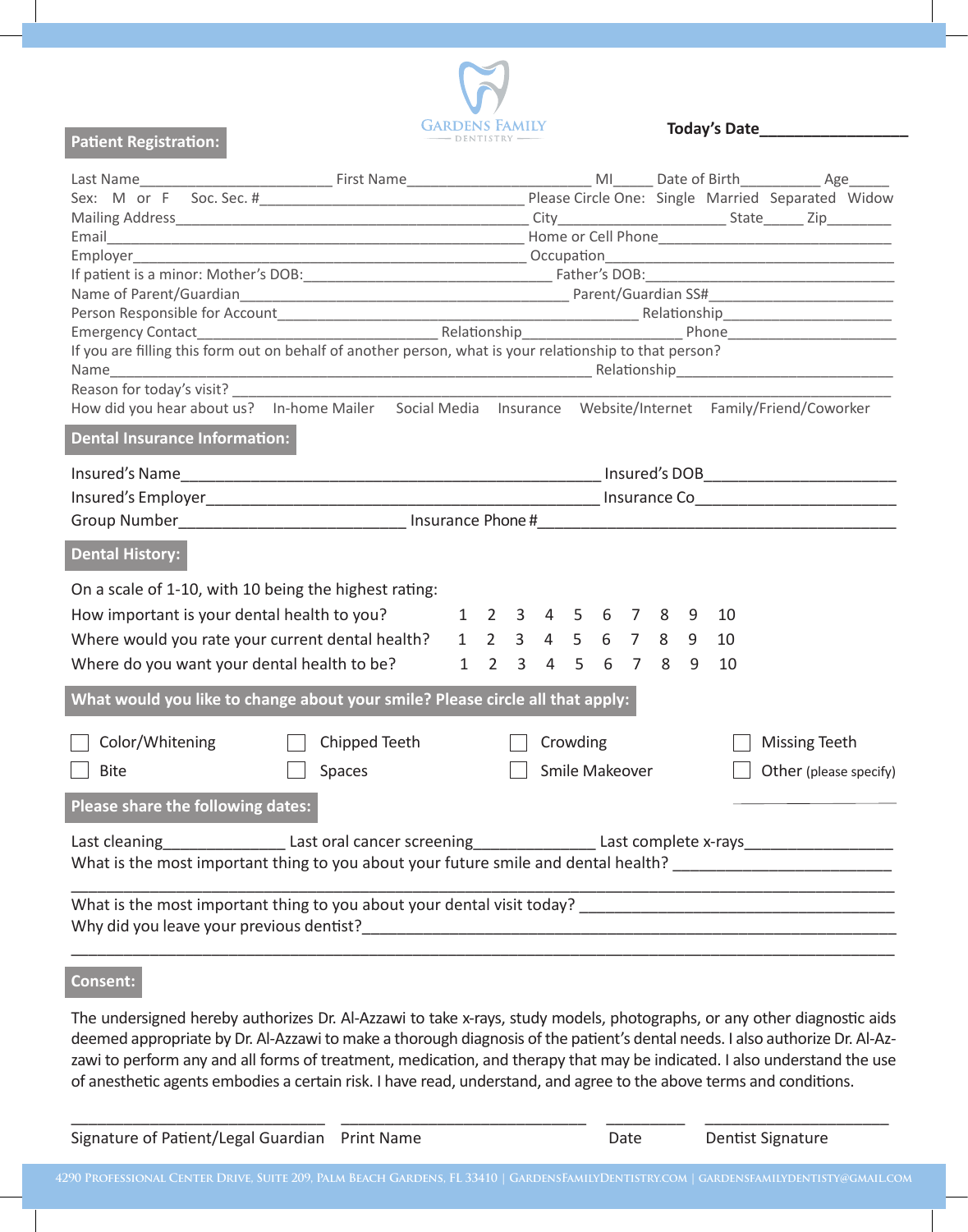

**Dental History Cont.**  $\overline{\phantom{a}}$  – Please circle any of the following conditions that apply to you.

Patient Name

| Appearance                                 | <b>Function</b>            | <b>Habits</b>                  | <b>Previous Comfort Options</b> |  |
|--------------------------------------------|----------------------------|--------------------------------|---------------------------------|--|
| Crooked teeth                              | <b>Bad bite</b>            | Cheek/lip biting               | Nitrous Oxide                   |  |
| Discolored teeth                           | Difficulty chewing         | Chewing on ice/foreign objects | Oral Sedation                   |  |
| Flat teeth                                 | Difficulty opening/closing | Nail biting                    |                                 |  |
| Misshaped teeth                            | Grinding/Clenching         | Thumb sucking                  |                                 |  |
| Overbite                                   | <b>Headaches</b>           | <b>Sleep Patterns</b>          |                                 |  |
| Spaces                                     | Jaw joint pain             | Sleep Apnea                    |                                 |  |
| Worn teeth                                 | Mouth breathing            | Snoring                        |                                 |  |
| Pain/Discomfort                            | Periodontal (Gum) Health   |                                |                                 |  |
| Broken teeth/fillings                      | Bad breath                 |                                |                                 |  |
| Dry Mouth                                  | Loose/Shifting teeth       |                                |                                 |  |
| Sensitivity (hot, cold, sweet)             | Previous perio/gum disease |                                |                                 |  |
| Pressure                                   | Swollen/Irritated          |                                |                                 |  |
|                                            |                            |                                |                                 |  |
| Please list family history or any circled: |                            |                                |                                 |  |
|                                            |                            |                                |                                 |  |
|                                            |                            |                                |                                 |  |
|                                            |                            |                                |                                 |  |
|                                            |                            |                                |                                 |  |

| Social                             |                                      |
|------------------------------------|--------------------------------------|
| Tobacco-How much<br>How many years | Alcohol-How much<br>_How many years_ |
| Drugs-How much<br>How many years   |                                      |
|                                    |                                      |
|                                    |                                      |

| <b>Diet And Habits</b>           |
|----------------------------------|
| <b>Coffee Coffee</b>             |
| If so, how often?                |
| Do you eat snacks between meals? |
| If yes, how often?               |
|                                  |